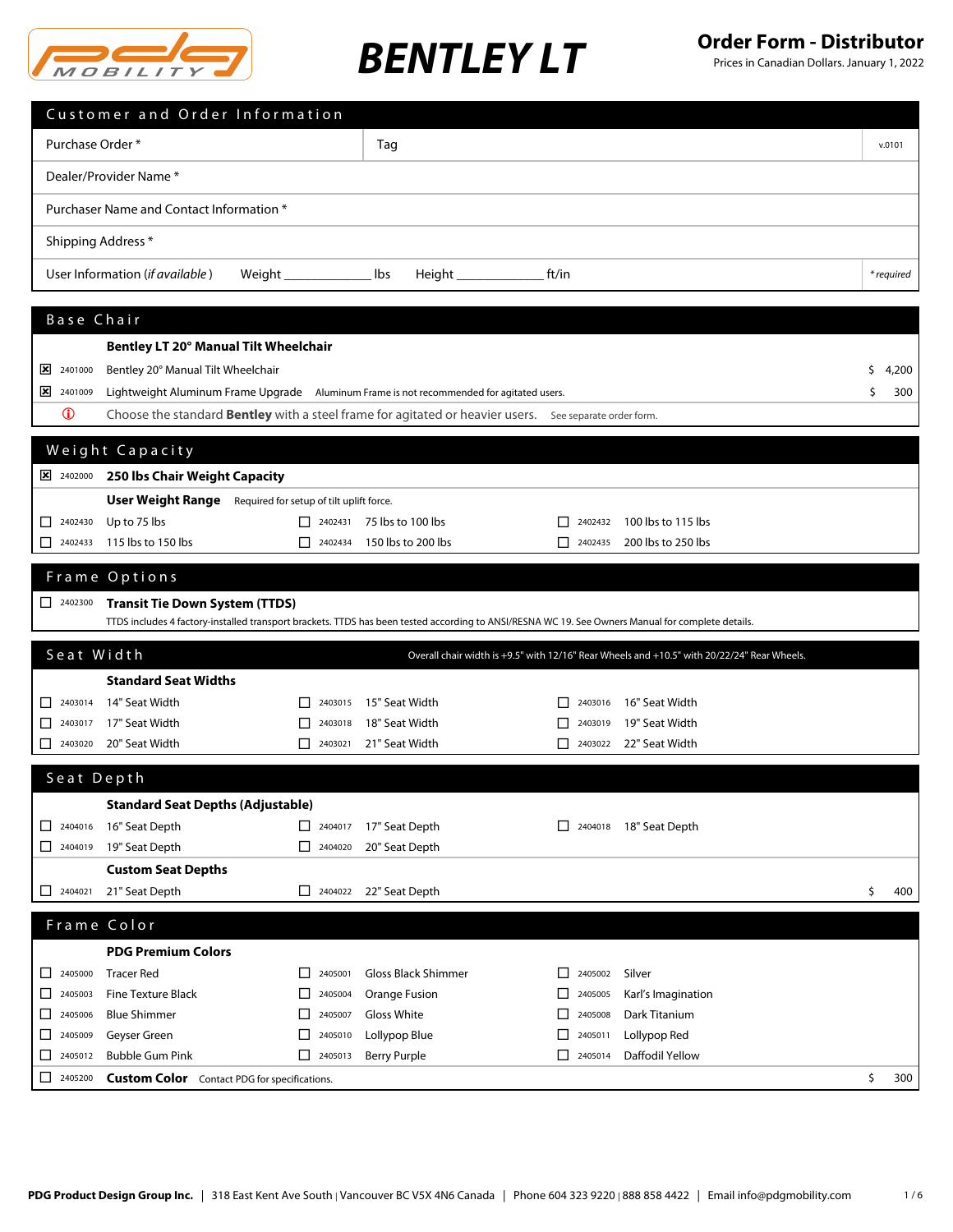

| $2406000$                                                     |                                                                                                                          |                                                                      |                                       |                                      |                                      |                                                                                                                                                          |    |     |  |  |  |
|---------------------------------------------------------------|--------------------------------------------------------------------------------------------------------------------------|----------------------------------------------------------------------|---------------------------------------|--------------------------------------|--------------------------------------|----------------------------------------------------------------------------------------------------------------------------------------------------------|----|-----|--|--|--|
|                                                               | <b>No Armrests</b>                                                                                                       |                                                                      |                                       |                                      |                                      |                                                                                                                                                          |    |     |  |  |  |
|                                                               | <b>Height Adjustable Armrests (Single Post)</b>                                                                          |                                                                      |                                       |                                      |                                      |                                                                                                                                                          |    |     |  |  |  |
| 2406111<br>◻                                                  | $8" - 11"$                                                                                                               | $\Box$ 2406114 10"-14"                                               |                                       |                                      |                                      |                                                                                                                                                          |    |     |  |  |  |
| $\Box$<br>2406100                                             | <b>Fixed Height Armrests (12")</b>                                                                                       | Full Length Armpad only.                                             |                                       |                                      |                                      |                                                                                                                                                          |    |     |  |  |  |
|                                                               | Armrest Height If provided, Armrests will be set to this height by PDG. If left blank, the default setting will be used. |                                                                      |                                       |                                      |                                      |                                                                                                                                                          |    |     |  |  |  |
|                                                               | ⋗<br>Seat Pan to top of Armrest:<br>Does not include height of Armpad                                                    |                                                                      |                                       |                                      |                                      |                                                                                                                                                          |    |     |  |  |  |
|                                                               | Armrest Position Indicate preference for Armrest position. If left blank, the default setting will be used.              |                                                                      |                                       |                                      |                                      |                                                                                                                                                          |    |     |  |  |  |
|                                                               |                                                                                                                          |                                                                      |                                       |                                      |                                      | In the interest of maintaining chair stabily and avoiding interferance with other chair functions, PDG may not be able to accommodate stated preference. |    |     |  |  |  |
| $2406401$                                                     | Rear                                                                                                                     | $\Box$ 2406402 Mid                                                   |                                       |                                      |                                      | $\Box$ 2406403 Front                                                                                                                                     |    |     |  |  |  |
| Armpads                                                       |                                                                                                                          |                                                                      |                                       |                                      |                                      |                                                                                                                                                          |    |     |  |  |  |
|                                                               | <b>Regular Armpads</b>                                                                                                   |                                                                      |                                       |                                      |                                      |                                                                                                                                                          |    |     |  |  |  |
| 2407100                                                       | Desk Length - 2" x 10"                                                                                                   |                                                                      | 2407101 Full Length - $2" \times 14"$ |                                      |                                      |                                                                                                                                                          |    |     |  |  |  |
|                                                               | <b>Waterfall Armpads</b>                                                                                                 |                                                                      |                                       |                                      |                                      |                                                                                                                                                          | \$ | 115 |  |  |  |
| $\Box$ 2407105                                                | Desk Length - 2" x 10"                                                                                                   |                                                                      | 2407106 Full Length - $2" \times 14"$ |                                      |                                      |                                                                                                                                                          |    |     |  |  |  |
|                                                               | Wide Armpads May interfere with wheels in some tilt configurations.                                                      |                                                                      |                                       |                                      |                                      |                                                                                                                                                          | \$ | 200 |  |  |  |
| $\Box$ 2407110                                                | Desk Length - 3" x 10"                                                                                                   |                                                                      | □ 2407111 Full Length - 3" x 12"      |                                      |                                      |                                                                                                                                                          |    |     |  |  |  |
|                                                               | Gel Armpads May interfere with wheels in some tilt configurations.                                                       |                                                                      |                                       |                                      |                                      |                                                                                                                                                          | \$ | 135 |  |  |  |
| 2407120                                                       | Full Length - 2" x 12"                                                                                                   |                                                                      | 2407121 Full Length - 3.5" x 12"      |                                      |                                      |                                                                                                                                                          |    |     |  |  |  |
|                                                               | <b>Contour Arm Trough with Hand Pad</b> May interfere with wheels in some tilt configurations.                           |                                                                      |                                       |                                      |                                      |                                                                                                                                                          | Ś. | 125 |  |  |  |
| 2407130                                                       | Right (4.5" x 18")                                                                                                       |                                                                      | 2407131 Left (4.5" x 18")             |                                      |                                      |                                                                                                                                                          |    |     |  |  |  |
|                                                               |                                                                                                                          |                                                                      |                                       |                                      |                                      |                                                                                                                                                          |    |     |  |  |  |
|                                                               | Armrest Options                                                                                                          |                                                                      |                                       |                                      |                                      |                                                                                                                                                          |    |     |  |  |  |
|                                                               |                                                                                                                          |                                                                      |                                       |                                      |                                      |                                                                                                                                                          |    |     |  |  |  |
| 2407210                                                       | <b>Armrest Wideners</b>                                                                                                  | Move Armrests outward by 1" on each side. Do not increase seat size. |                                       |                                      |                                      |                                                                                                                                                          | \$ | 195 |  |  |  |
| 2407310                                                       | <b>Clothing Guards</b> Available for 10"-14" Height range only.                                                          |                                                                      |                                       |                                      |                                      |                                                                                                                                                          | \$ | 110 |  |  |  |
|                                                               |                                                                                                                          |                                                                      |                                       |                                      |                                      |                                                                                                                                                          |    |     |  |  |  |
| Seat Pan                                                      |                                                                                                                          |                                                                      |                                       |                                      |                                      |                                                                                                                                                          |    |     |  |  |  |
| $\begin{array}{ c c c }\n\hline\n\text{2408000}\n\end{array}$ | <b>No Seat Pan</b>                                                                                                       |                                                                      |                                       |                                      |                                      |                                                                                                                                                          |    |     |  |  |  |
| $\Box$ 2408001                                                | <b>Solid Aluminum Seat Pan</b>                                                                                           |                                                                      |                                       |                                      |                                      |                                                                                                                                                          | \$ | 135 |  |  |  |
|                                                               | Seat Height                                                                                                              |                                                                      |                                       |                                      |                                      |                                                                                                                                                          |    |     |  |  |  |
| Don't                                                         |                                                                                                                          |                                                                      |                                       |                                      |                                      |                                                                                                                                                          |    |     |  |  |  |
| ➤<br>forget                                                   | Select desired Seat-to-Floor Height STF Height is adjustable within the range of the chosen Subframe Plate (Low/High).   |                                                                      |                                       |                                      |                                      |                                                                                                                                                          |    |     |  |  |  |
|                                                               | Low<br>13"<br>14"<br>$15"$<br><b>RW</b>                                                                                  | 16"<br>17"<br><b>RW</b>                                              | 15"<br>16"                            | High<br>$17"$<br>18"                 | 20"<br>19"                           |                                                                                                                                                          |    |     |  |  |  |
|                                                               | 12"<br>□<br>$\Box$<br>$\Box$                                                                                             | 12"                                                                  | $\Box$<br>$\Box$                      | $\Box$<br>□                          |                                      |                                                                                                                                                          |    |     |  |  |  |
|                                                               | Casters<br>16"<br>$\Box$                                                                                                 | 16"<br>$\Box$<br>$\Box$                                              |                                       | $\Box$<br>$\Box$                     | $\Box$<br>$\Box$                     |                                                                                                                                                          |    |     |  |  |  |
|                                                               | قً<br>20"<br>□<br>$\Box$<br>$\Box$                                                                                       | 20"                                                                  | $\Box$<br>$\Box$                      | $\Box$<br>$\Box$                     |                                      |                                                                                                                                                          |    |     |  |  |  |
|                                                               | 22"<br>$\Box$<br>□<br>24"<br>□                                                                                           | 22"<br>$\Box$<br>24"<br>$\Box$<br>$\Box$                             | $\Box$                                | $\Box$<br>$\Box$<br>$\Box$<br>$\Box$ | $\Box$                               |                                                                                                                                                          |    |     |  |  |  |
|                                                               |                                                                                                                          |                                                                      |                                       |                                      | $\Box$<br>$\Box$                     |                                                                                                                                                          |    |     |  |  |  |
|                                                               | Low                                                                                                                      |                                                                      |                                       | High                                 |                                      |                                                                                                                                                          |    |     |  |  |  |
|                                                               | Casters<br>13"<br>14"<br>$15"$<br><b>RW</b>                                                                              | $16"$<br>17"<br><b>RW</b>                                            | 15"<br>16"                            | $17"$<br>$18"$                       | 19"<br>20"                           |                                                                                                                                                          |    |     |  |  |  |
|                                                               | 16"<br>□<br>ā<br>24"<br>$\Box$                                                                                           | 16"<br>$\Box$<br>$\Box$<br>$\Box$<br>24"<br>$\Box$                   |                                       | □<br>$\Box$<br>$\Box$<br>$\Box$      | $\Box$<br>$\Box$<br>$\Box$<br>$\Box$ |                                                                                                                                                          |    |     |  |  |  |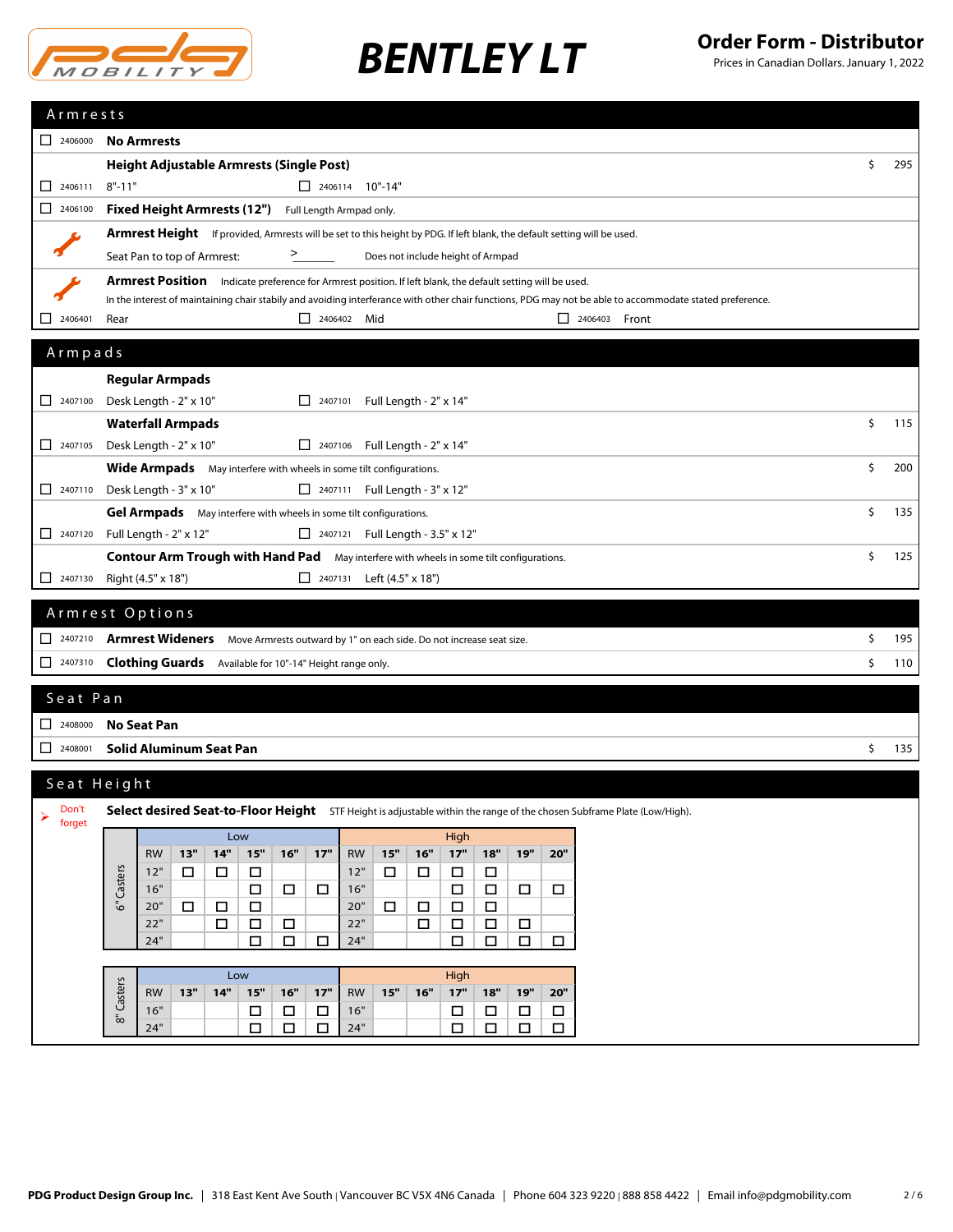

| Casters                                                                                                                                                                                                                                                                                                                                                                                                                        |                                                                                                                                                          |    |     |
|--------------------------------------------------------------------------------------------------------------------------------------------------------------------------------------------------------------------------------------------------------------------------------------------------------------------------------------------------------------------------------------------------------------------------------|----------------------------------------------------------------------------------------------------------------------------------------------------------|----|-----|
|                                                                                                                                                                                                                                                                                                                                                                                                                                | <b>Urethane Casters</b><br>8" Casters are compatible only with 16" and 24" Rear Wheels.                                                                  |    |     |
| $\Box$ 2411061                                                                                                                                                                                                                                                                                                                                                                                                                 | 6" x 1.25" Caster size<br>$\Box$ 2411081 8" x 1.25" Caster size                                                                                          |    |     |
| $\Box$ 2411063                                                                                                                                                                                                                                                                                                                                                                                                                 | 6" x 1.50" Caster size                                                                                                                                   | \$ | 85  |
| $\Box$ 2411084                                                                                                                                                                                                                                                                                                                                                                                                                 | 8" x 2.00" Caster size                                                                                                                                   | \$ | 135 |
|                                                                                                                                                                                                                                                                                                                                                                                                                                | <b>Pneumatic Casters</b><br>8" Casters are compatible only with 16" and 24" Rear Wheels.                                                                 |    |     |
| $\Box$ 2411161                                                                                                                                                                                                                                                                                                                                                                                                                 | 6" x 1.25" Caster size                                                                                                                                   | \$ | 110 |
| П<br>2411181                                                                                                                                                                                                                                                                                                                                                                                                                   | 8" x 1.25" Caster size                                                                                                                                   | Ś  | 120 |
| $\Box$ 2411184                                                                                                                                                                                                                                                                                                                                                                                                                 | 8" x 2.00" Caster size                                                                                                                                   | Ś  | 150 |
| 2411260<br>ப                                                                                                                                                                                                                                                                                                                                                                                                                   | Frog Legs 6" x 1.50" Aluminum Soft-Roll Casters                                                                                                          | \$ | 275 |
| 2411400<br>П                                                                                                                                                                                                                                                                                                                                                                                                                   | <b>Frog Legs Suspenison Forks</b> Not compatible with 12" Rear Wheels. Requires 6" Soft-Roll Caster.                                                     | \$ | 695 |
|                                                                                                                                                                                                                                                                                                                                                                                                                                |                                                                                                                                                          |    |     |
|                                                                                                                                                                                                                                                                                                                                                                                                                                | Rear Wheels                                                                                                                                              |    |     |
|                                                                                                                                                                                                                                                                                                                                                                                                                                | <b>Composite Wheels</b>                                                                                                                                  |    |     |
| П                                                                                                                                                                                                                                                                                                                                                                                                                              | 2412012 12" Wheel size<br>16" Wheel size<br>20" Wheel size<br>П<br>2412016<br>$\Box$ 2412020                                                             |    |     |
| $\Box$ 2412022                                                                                                                                                                                                                                                                                                                                                                                                                 | 22" Wheel size<br>24" Wheel size<br>$\Box$ 2412024                                                                                                       |    |     |
|                                                                                                                                                                                                                                                                                                                                                                                                                                | <b>Spoke Wheels</b>                                                                                                                                      | \$ | 75  |
| $\begin{array}{ c c c c c } \hline \quad & 2412120 \\ \hline \end{array}$                                                                                                                                                                                                                                                                                                                                                      | 20" Wheel size<br>$\Box$ 2412122 22" Wheel size<br>$\Box$ 2412124 24" Wheel size                                                                         |    |     |
|                                                                                                                                                                                                                                                                                                                                                                                                                                | <b>Rear Wheel Position</b><br>Indicate Rear Wheel positioning preference. If left blank, the default setting will be used.                               |    |     |
|                                                                                                                                                                                                                                                                                                                                                                                                                                | In the interest of maintaining chair stabily and avoiding interferance with other chair functions, PDG may not be able to accommodate stated preference. |    |     |
| 2412401<br>l I                                                                                                                                                                                                                                                                                                                                                                                                                 | Rear<br>$\Box$ 2412402 Mid<br>$\Box$ 2412403 Front                                                                                                       |    |     |
| Axle Type                                                                                                                                                                                                                                                                                                                                                                                                                      |                                                                                                                                                          |    |     |
| $\Box$ 2413000                                                                                                                                                                                                                                                                                                                                                                                                                 | <b>Quick Release Rear Axles</b>                                                                                                                          |    |     |
| $\Box$ 2413010                                                                                                                                                                                                                                                                                                                                                                                                                 | <b>Fixed Rear Axles</b>                                                                                                                                  |    |     |
|                                                                                                                                                                                                                                                                                                                                                                                                                                |                                                                                                                                                          |    |     |
| Rear Tires                                                                                                                                                                                                                                                                                                                                                                                                                     |                                                                                                                                                          |    |     |
| $\Box$ 2414000                                                                                                                                                                                                                                                                                                                                                                                                                 | <b>Urethane Tires</b>                                                                                                                                    |    |     |
| $\begin{array}{ c c }\n\hline\n\multicolumn{1}{ c }\n\hline\n\multicolumn{1}{ c }\n\hline\n\multicolumn{1}{ c }\n\hline\n\multicolumn{1}{ c }\n\hline\n\multicolumn{1}{ c }\n\hline\n\multicolumn{1}{ c }\n\hline\n\multicolumn{1}{ c }\n\hline\n\multicolumn{1}{ c }\n\hline\n\multicolumn{1}{ c }\n\hline\n\multicolumn{1}{ c }\n\hline\n\multicolumn{1}{ c }\n\hline\n\multicolumn{1}{ c }\n\hline\n\multicolumn{1}{ c }\n$ | <b>Pneumatic Tires</b><br>May result in a finished Seat Height 1/2" greater than stated.                                                                 | \$ | 60  |
| $\begin{array}{ c c c }\n\hline\n2414020\n\end{array}$                                                                                                                                                                                                                                                                                                                                                                         | Pneumatic Tires with Flat-Free Inserts May result in a finished Seat Height 1/2" greater than stated. Not available with Spoke Wheels.                   | \$ | 95  |
|                                                                                                                                                                                                                                                                                                                                                                                                                                |                                                                                                                                                          |    |     |
| Handrims                                                                                                                                                                                                                                                                                                                                                                                                                       | Handrims are only available with 20", 22", and 24" Rear Wheels.                                                                                          |    |     |
| ப<br>2415000                                                                                                                                                                                                                                                                                                                                                                                                                   | <b>No Handrims</b>                                                                                                                                       |    |     |
| ப<br>2415010                                                                                                                                                                                                                                                                                                                                                                                                                   | <b>Standard Aluminum Handrims</b>                                                                                                                        |    |     |
| ப<br>2415020                                                                                                                                                                                                                                                                                                                                                                                                                   | <b>Plastic Coated Handrims</b>                                                                                                                           | \$ | 150 |
|                                                                                                                                                                                                                                                                                                                                                                                                                                | Wheel Locks & Brakes                                                                                                                                     |    |     |
|                                                                                                                                                                                                                                                                                                                                                                                                                                |                                                                                                                                                          |    |     |
|                                                                                                                                                                                                                                                                                                                                                                                                                                | <b>User Wheel Locks</b>                                                                                                                                  |    |     |
| 2416010<br>⊔                                                                                                                                                                                                                                                                                                                                                                                                                   | Push to Lock<br>$\Box$ 2416020 Pull to Lock                                                                                                              |    |     |
| ⊔<br>2416030                                                                                                                                                                                                                                                                                                                                                                                                                   | <b>Attendant Wheel Locks (Push to Lock)</b>                                                                                                              | \$ | 85  |
| 2416040<br>⊔                                                                                                                                                                                                                                                                                                                                                                                                                   | User & Attendant Wheel Locks Available with 20", 22", or 24" Rear Wheels only. Not compatible with Drum Brakes.                                          | \$ | 125 |
| $\boxed{\phantom{1}}$ 2416300                                                                                                                                                                                                                                                                                                                                                                                                  | Drum Brakes Dual trigger activation (right/left side activated independently). Available with 20" Rear Wheels only.                                      | \$ | 995 |
|                                                                                                                                                                                                                                                                                                                                                                                                                                | Wheel Lock Options                                                                                                                                       |    |     |
|                                                                                                                                                                                                                                                                                                                                                                                                                                |                                                                                                                                                          |    |     |
| $\begin{array}{ c c }\n\hline\n\end{array}$ 2416100                                                                                                                                                                                                                                                                                                                                                                            | Wheel Lock Extensions Not compatible with Attendant Wheel Lock.                                                                                          | \$ | 60  |
| $\begin{array}{ c c }\n\hline\n\end{array}$ 2416200                                                                                                                                                                                                                                                                                                                                                                            | <b>Hill Holders</b> Requires Pneumatic Rear Tires with Flat-Free Inserts.                                                                                | \$ | 450 |
|                                                                                                                                                                                                                                                                                                                                                                                                                                | Anti-Tippers                                                                                                                                             |    |     |
|                                                                                                                                                                                                                                                                                                                                                                                                                                |                                                                                                                                                          |    |     |
| $\frac{\times}{2417010}$                                                                                                                                                                                                                                                                                                                                                                                                       | Rear Anti-Tippers Required Safety Option.                                                                                                                | \$ | 75  |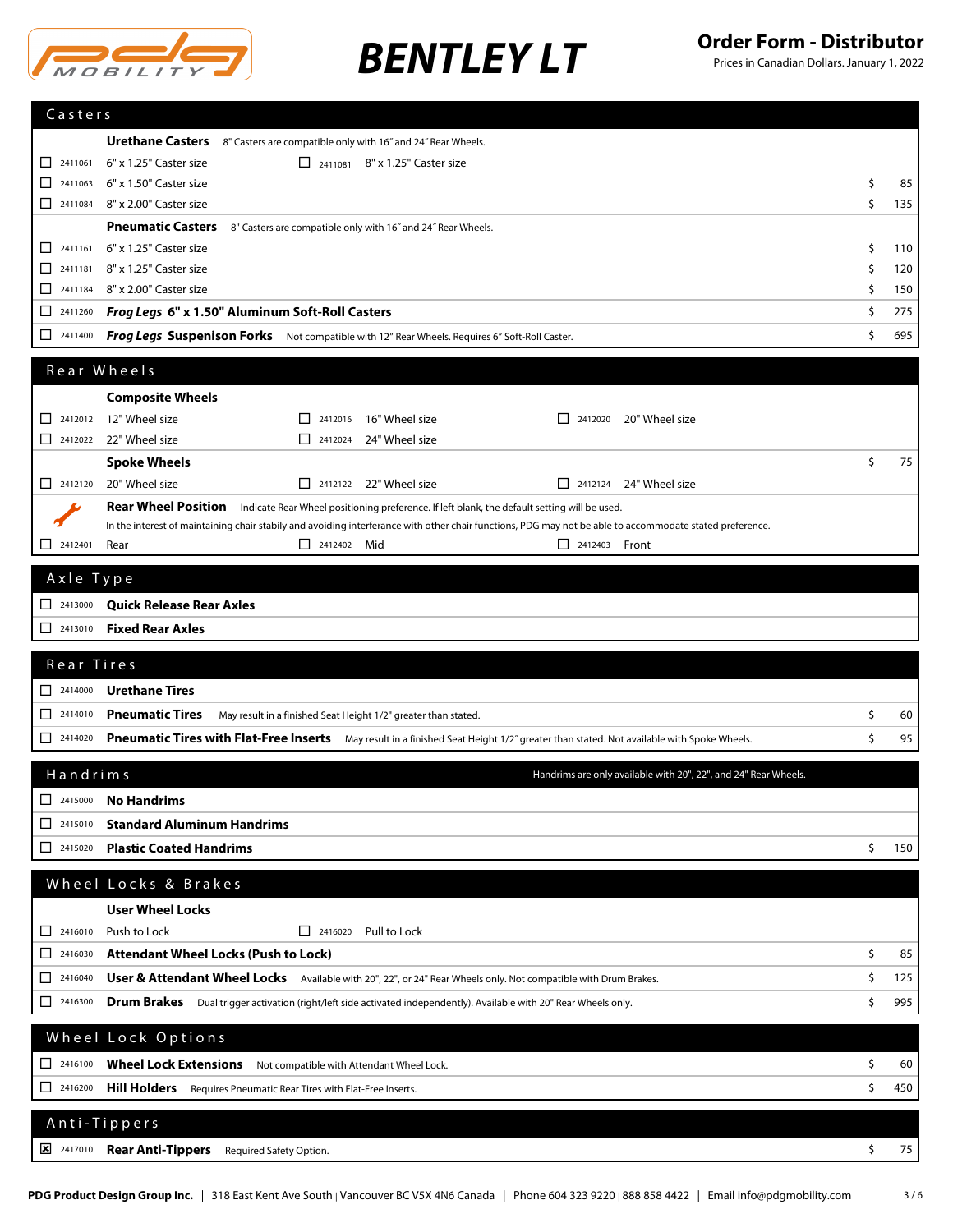

|                                                     | <b>Back Post Style</b>                                                                                                      |     |     |     |                                                       |        |            |                  |                         |     |                                                     |     |                   |                        |     |     |     |        |             |              |
|-----------------------------------------------------|-----------------------------------------------------------------------------------------------------------------------------|-----|-----|-----|-------------------------------------------------------|--------|------------|------------------|-------------------------|-----|-----------------------------------------------------|-----|-------------------|------------------------|-----|-----|-----|--------|-------------|--------------|
| $\boxed{\mathsf{x}}$ 2418010                        | Push Bar Back                                                                                                               |     |     |     |                                                       |        |            |                  |                         |     |                                                     |     |                   |                        |     |     |     |        |             |              |
|                                                     | <b>Back Post Height</b><br>Measured from the Seat Pan to the Handle.                                                        |     |     |     |                                                       |        |            |                  |                         |     |                                                     |     |                   |                        |     |     |     |        |             |              |
| $\begin{array}{ c c }\n\hline\n\end{array}$ 2418425 | Short (22")                                                                                                                 |     |     |     | $\Box$ 2418431 Tall (25")                             |        |            |                  |                         |     |                                                     |     |                   |                        |     |     |     |        |             |              |
|                                                     | <b>Seat to Back Angle</b>                                                                                                   |     |     |     |                                                       |        |            |                  |                         |     |                                                     |     |                   |                        |     |     |     |        |             |              |
|                                                     |                                                                                                                             |     |     |     |                                                       |        |            |                  |                         |     |                                                     |     |                   |                        |     |     |     |        |             |              |
| 2419090<br>ப                                        | Set at 90°                                                                                                                  |     |     |     | 2419098<br>$\Box$                                     |        | Set at 98° |                  |                         |     | $\Box$ 2419106 Set at 106°                          |     |                   |                        |     |     |     |        |             |              |
| 2419114<br>ப                                        | Set at 114°                                                                                                                 |     |     |     | $\Box$ 2419122 Set at 122°                            |        |            |                  |                         |     |                                                     |     |                   |                        |     |     |     |        |             |              |
|                                                     | Back Options                                                                                                                |     |     |     |                                                       |        |            |                  |                         |     |                                                     |     |                   |                        |     |     |     |        |             |              |
|                                                     |                                                                                                                             |     |     |     |                                                       |        |            |                  |                         |     |                                                     |     |                   |                        |     |     |     |        | \$          | 150          |
|                                                     | Angle/Height Adjustable Push Bar Handle Not compatible with Headrest Mounting Plate.                                        |     |     |     |                                                       |        |            |                  |                         |     |                                                     |     |                   |                        |     |     |     |        |             |              |
| $\Box$ 2419010                                      | <b>Button on Outside</b>                                                                                                    |     |     |     | $\begin{array}{ c c }\n\hline\n\end{array}$ 2419011   |        |            | Button on Inside |                         |     |                                                     |     |                   |                        |     |     |     |        |             |              |
| □<br>2419210                                        | <b>10" Backrest Extension</b>                                                                                               |     |     |     | Requires the Angle/Height Adjustable Push Bar Handle. |        |            |                  |                         |     |                                                     |     |                   |                        |     |     |     |        | \$          | 195          |
|                                                     | <b>Headrest Mounting Plate</b>                                                                                              |     |     |     |                                                       |        |            |                  |                         |     |                                                     |     |                   |                        |     |     |     |        | Ś.          | 95           |
|                                                     | Not compatible with Backrest Extension, Angle/Height Adjustable Push Bar. Not required if mounting to a solid Back.         |     |     |     |                                                       |        |            |                  |                         |     |                                                     |     |                   |                        |     |     |     |        |             |              |
| 2419220                                             | Fold Down Back Not compatible with Reclining Back.                                                                          |     |     |     |                                                       |        |            |                  |                         |     |                                                     |     |                   |                        |     |     |     |        |             |              |
|                                                     |                                                                                                                             |     |     |     |                                                       |        |            |                  |                         |     |                                                     |     |                   |                        |     |     |     |        |             |              |
|                                                     | Back Upholstery                                                                                                             |     |     |     |                                                       |        |            |                  |                         |     |                                                     |     |                   |                        |     |     |     |        |             |              |
| $\begin{array}{ c c }\n\hline\n\end{array}$ 2420000 | <b>No Back Upholstery</b>                                                                                                   |     |     |     |                                                       |        |            |                  |                         |     |                                                     |     |                   |                        |     |     |     |        |             |              |
|                                                     | <b>Standard Upholstery</b>                                                                                                  |     |     |     | Not available with Cane Handle Back.                  |        |            |                  |                         |     |                                                     |     |                   |                        |     |     |     |        | \$          | 265          |
| 2420418<br>ΙI                                       | Short (18" Height)                                                                                                          |     |     |     | $\Box$ 2420421 Regular (21" Height)                   |        |            |                  |                         |     | $\Box$ 2420424                                      |     | Tall (24" Height) |                        |     |     |     |        |             |              |
| $\begin{array}{ c c }\n\hline\n\end{array}$ 2420450 | Tension Adjustable Upholstery Height of Upholstery is 16". Not available with Cane Handle Back.                             |     |     |     |                                                       |        |            |                  |                         |     |                                                     |     |                   |                        |     |     |     |        | Ś.          | 365          |
|                                                     |                                                                                                                             |     |     |     |                                                       |        |            |                  |                         |     |                                                     |     |                   |                        |     |     |     |        |             |              |
|                                                     | Position of Upholstery Select the desired position of the top of the Upholstery relative to the Seat Pan.                   |     |     |     |                                                       |        |            |                  |                         |     |                                                     |     |                   |                        |     |     |     |        |             |              |
|                                                     | 22" Back Post<br>25" Back Post                                                                                              |     |     |     |                                                       |        |            |                  |                         |     |                                                     |     |                   |                        |     |     |     |        |             |              |
|                                                     |                                                                                                                             |     |     |     |                                                       |        |            |                  |                         |     |                                                     |     |                   |                        |     |     |     |        |             |              |
|                                                     | Style                                                                                                                       | 17" | 18" | 19" | 20"                                                   | 21"    | 22"        | 23"              | 24"                     | 25" | <b>Style</b>                                        | 17" | 18"               | 19"                    | 20" | 21" | 22" | 23"    | 24"         | 25"          |
|                                                     | Short                                                                                                                       | □   | □   | □   | □                                                     | □      | □          |                  |                         |     | Short                                               | □   | □                 | □                      | □   | □   | □   | □      | $\Box$      | □            |
|                                                     | Regular<br>Tension Adj                                                                                                      |     |     | □   | $\Box$<br>□                                           | □<br>□ | □<br>□     |                  |                         |     | Regular<br>Tall                                     |     |                   |                        | □   | □   | □   | □<br>□ | □<br>$\Box$ | □<br>□       |
|                                                     |                                                                                                                             |     |     |     |                                                       |        |            |                  |                         |     | <b>Tension Adj</b>                                  |     |                   | □                      | □   | □   | □   | □      | □           | □            |
|                                                     |                                                                                                                             |     |     |     |                                                       |        |            |                  |                         |     |                                                     |     |                   |                        |     |     |     |        |             |              |
|                                                     | Tilt Activation                                                                                                             |     |     |     |                                                       |        |            |                  |                         |     |                                                     |     |                   |                        |     |     |     |        |             |              |
|                                                     |                                                                                                                             |     |     |     |                                                       |        |            |                  |                         |     |                                                     |     |                   |                        |     |     |     |        |             |              |
|                                                     | <b>Attendant Tilt only</b>                                                                                                  |     |     |     | Select trigger mounting location below.               |        |            |                  |                         |     |                                                     |     |                   |                        |     |     |     |        |             |              |
| $\Box$ 2423011                                      | <b>Right Back Post</b>                                                                                                      |     |     |     | 2423012 Left Back Post                                |        |            |                  |                         |     |                                                     |     |                   |                        |     |     |     |        |             |              |
|                                                     | <b>User Tilt only</b> Full Length Arm Pads only. Select trigger mounting location below.                                    |     |     |     |                                                       |        |            |                  |                         |     |                                                     |     |                   |                        |     |     |     |        | \$          | 100          |
| $\begin{array}{ c c }\n\hline\n\end{array}$ 2423021 | <b>Right Armrest</b>                                                                                                        |     |     |     | 2423022 Left Armrest                                  |        |            |                  |                         |     |                                                     |     |                   |                        |     |     |     |        |             |              |
|                                                     | Attendant & User Tilt Full Length Arm Pads only. Select trigger mounting locations below.                                   |     |     |     |                                                       |        |            |                  |                         |     |                                                     |     |                   |                        |     |     |     |        | \$          | 195          |
| 2423031<br>⊔                                        | <b>Right Back Post</b>                                                                                                      |     |     |     | 2423032 Left Back Post                                |        |            |                  |                         |     |                                                     |     |                   |                        |     |     |     |        |             |              |
| ப<br>2423041                                        | <b>Right Armrest</b>                                                                                                        |     |     |     | 2423042 Left Armrest                                  |        |            |                  |                         |     |                                                     |     |                   |                        |     |     |     |        |             |              |
| ப<br>2423110                                        | <b>Tilt Trigger Extension</b>                                                                                               |     |     |     |                                                       |        |            |                  |                         |     |                                                     |     |                   |                        |     |     |     |        | \$          | 50           |
| 2423400<br>ப                                        | Power Tilt 250 lbs Weight Capacity. 20° tilt range. Includes 2 batteries for off-chair charging. pdgmobility.com/power-tilt |     |     |     |                                                       |        |            |                  |                         |     |                                                     |     |                   |                        |     |     |     |        |             | \$.<br>2,095 |
|                                                     | Minimum Seat Width is 15". Power Tilt is compatible with either O2 Holder or IV Pole on the same chair, not both.           |     |     |     |                                                       |        |            |                  |                         |     |                                                     |     |                   |                        |     |     |     |        |             |              |
|                                                     | Toggle Switch                                                                                                               |     |     |     | $\Box$ 2423421                                        |        |            |                  | Installed on Right side |     | $\Box$ 2423422                                      |     |                   | Installed on Left side |     |     |     |        |             |              |
|                                                     | <b>Button Switch</b>                                                                                                        |     |     |     | П<br>2423431                                          |        |            |                  | Installed on Right side |     | $\begin{array}{ c c }\n\hline\n\end{array}$ 2423432 |     |                   | Installed on Left side |     |     |     |        |             |              |
|                                                     | Stealth Egg Switch                                                                                                          |     |     |     | $\Box$ 2423440                                        |        |            | Not installed    |                         |     |                                                     |     |                   |                        |     |     |     |        |             |              |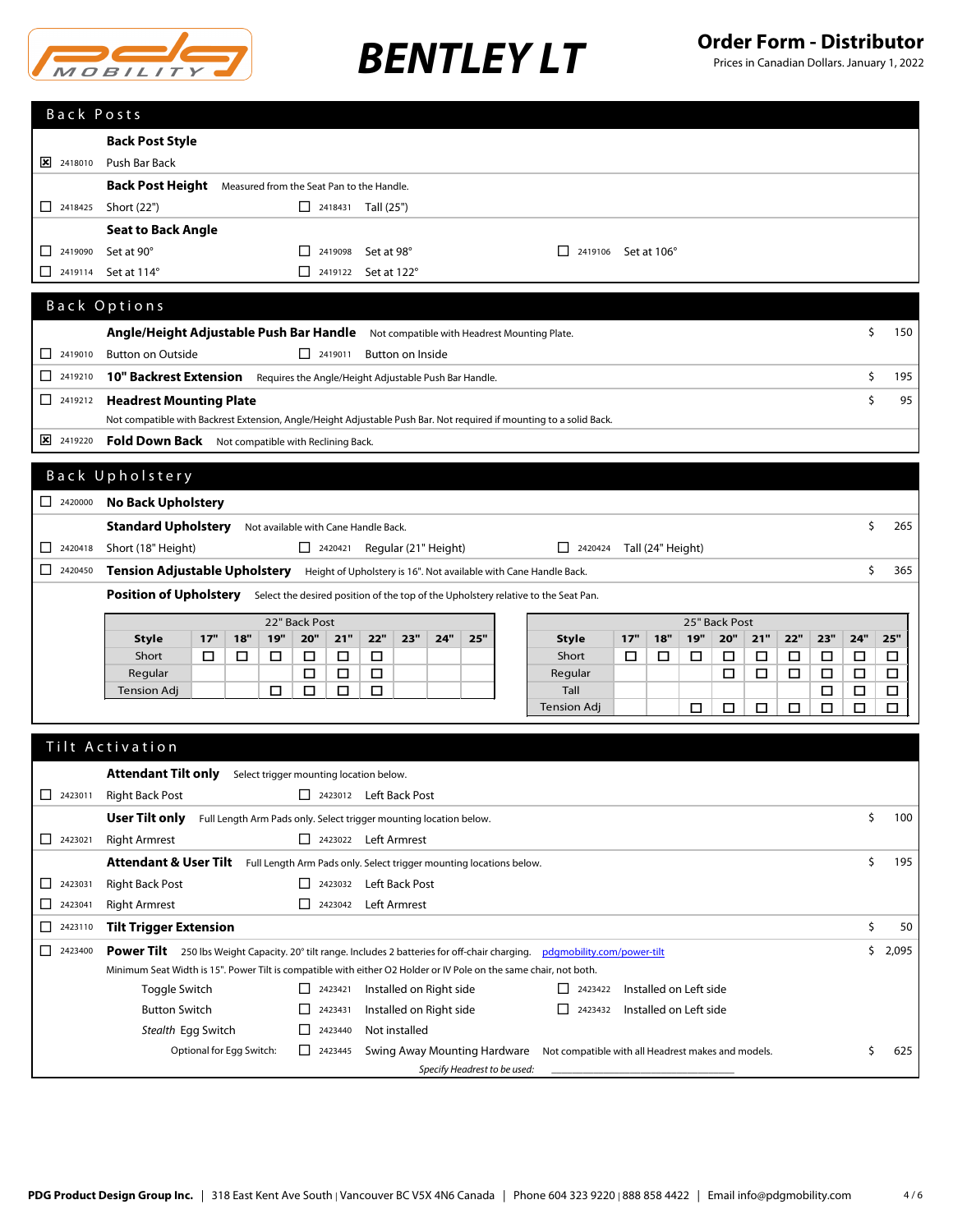

| Recline                                             |                                                                                                                                                                                                                                                                                                        |           |
|-----------------------------------------------------|--------------------------------------------------------------------------------------------------------------------------------------------------------------------------------------------------------------------------------------------------------------------------------------------------------|-----------|
| $\begin{array}{ c c }\n\hline\n\end{array}$ 2423310 | <b>Reclining Backrest (Manual)</b>                                                                                                                                                                                                                                                                     | \$<br>895 |
|                                                     | 30° maximum recline. Not compatible with Backrest Extension, Cane Handle Back, Spring Back Suspension, Fold Down Back, Tension Adjustable Upholstery,<br>Dynamic Rocker Back. Requires longer Frame. Maximum Seat Depth is 19". Finished Back Post Height is 3" taller than selected Back Post Height. |           |
|                                                     |                                                                                                                                                                                                                                                                                                        |           |
|                                                     | Front Rigging                                                                                                                                                                                                                                                                                          |           |
| $\begin{array}{ c c }\n\hline\n\end{array}$ 2425000 | <b>No Front Rigging</b><br>$\begin{array}{ c c }\n\hline\n\end{array}$ 2425001<br><b>Sector Blocks only</b>                                                                                                                                                                                            |           |
|                                                     | Easy-Out™ Front Rigging<br>Effortless insertion and removal. No Hanger Bracket remains on frame. pdgmobility.com/easy-out                                                                                                                                                                              |           |
| 2425410<br>□                                        | Fixed 70°                                                                                                                                                                                                                                                                                              | \$<br>95  |
| $2425420$                                           | Universal Angle Adjustable (0°-110°)<br>Set at angle: $>$<br>(use increments of 10°)                                                                                                                                                                                                                   | \$<br>295 |
|                                                     | Adjust angle by loosening one bolt. Tool-free leg-length adjustment. Front Rigging can interfere with casters in the 90-110° settings.                                                                                                                                                                 |           |
|                                                     | <b>Swing Away Front Rigging</b><br>Legacy Design. Not compatible with Easy-Out.                                                                                                                                                                                                                        |           |
| 2425130<br>ப                                        | Swing Away 60°<br>$\Box$ 2425140 Swing Away 70°                                                                                                                                                                                                                                                        |           |
| 2425200<br>ப                                        | Swing Away Elevating Legrests Includes Calf Pads.                                                                                                                                                                                                                                                      | \$<br>375 |
| 2425300<br>ப                                        | 1" Offset Hangers for Swing Away                                                                                                                                                                                                                                                                       | \$<br>75  |
| □<br>2425110                                        | Standard Plug In 70° Front Rigging<br>Legacy Design. Not compatible with Easy-Out.                                                                                                                                                                                                                     |           |
| Footplates                                          |                                                                                                                                                                                                                                                                                                        |           |
|                                                     |                                                                                                                                                                                                                                                                                                        |           |
| $2426010$                                           | <b>Composite Footplates</b>                                                                                                                                                                                                                                                                            |           |
| □<br>2426020                                        | <b>Aluminum Angle Adjustable Footplates</b>                                                                                                                                                                                                                                                            | \$<br>165 |
| □<br>2426030                                        | <b>One Piece Fixed Footplate</b> Available on Plug In Front Rigging only. Requires selection of Composite or Aluminum Angle Adjustable.                                                                                                                                                                | \$<br>350 |
| □<br>2426040                                        | One Piece Flip-up Footplate Requires selection of Composite or Aluminum Angle Adjustable.                                                                                                                                                                                                              | \$<br>395 |
| $\begin{array}{ c c }\n\hline\n\end{array}$ 2426050 | <b>Interlocking Angle Adjustable Footplates</b> Available for Seat Widths up to 21" only.                                                                                                                                                                                                              | \$<br>195 |
|                                                     | Footrest/Legrest Accessories                                                                                                                                                                                                                                                                           |           |
|                                                     |                                                                                                                                                                                                                                                                                                        |           |
|                                                     | Calf Pads Not compatible with Gel Padding.                                                                                                                                                                                                                                                             |           |
| 2427012<br>□                                        | For Easy-Out™ Front Rigging Includes reinforced premium Calf Pad mount.                                                                                                                                                                                                                                | \$<br>200 |
| □<br>2427010                                        | For Swing Away Front Rigging                                                                                                                                                                                                                                                                           | \$<br>135 |
| $2427020$                                           | Gel Padding<br>Not compatible with Calf Pad or Easy-Out Front Rigging.                                                                                                                                                                                                                                 | \$<br>125 |
|                                                     | <b>Gel Knee Pads</b>                                                                                                                                                                                                                                                                                   |           |
| 2427032<br>ப                                        | For Easy-Out™ Angle Adjustable Front Rigging                                                                                                                                                                                                                                                           | \$<br>200 |
| ப<br>2427030                                        | For Swing Away ELR Front Rigging                                                                                                                                                                                                                                                                       | \$<br>100 |
| □<br>2427040                                        | <b>Length Adjustable Heel Loops</b>                                                                                                                                                                                                                                                                    | \$<br>50  |
| 2427050                                             | <b>Bodypoint Padded Calf Strap</b>                                                                                                                                                                                                                                                                     | \$<br>195 |
|                                                     | Front Rigging Extension Tubes                                                                                                                                                                                                                                                                          |           |
|                                                     | <b>Regular Extension Tubes</b>                                                                                                                                                                                                                                                                         |           |
| 2428010                                             |                                                                                                                                                                                                                                                                                                        |           |
| ப<br>□<br>2428020                                   | Short 14"-18" for Easy-Out Front Rigging 13"-17" for Swing Away and Standard Plug In Front Rigging<br>Long 18"-24" for Easy-Out Front Rigging 15"-19" for Swing Away and Standard Plug In Front Rigging                                                                                                | \$<br>75  |
|                                                     | Lower Leg Length If provided, Front Rigging will be set to this length by PDG. If left blank, the default setting will be used.                                                                                                                                                                        |           |
|                                                     |                                                                                                                                                                                                                                                                                                        |           |
|                                                     | Seat Pan to Foot Plates:<br>Measured along the length of the Front Rigging. Consider the height of your Seat Cushion.<br>>                                                                                                                                                                             |           |